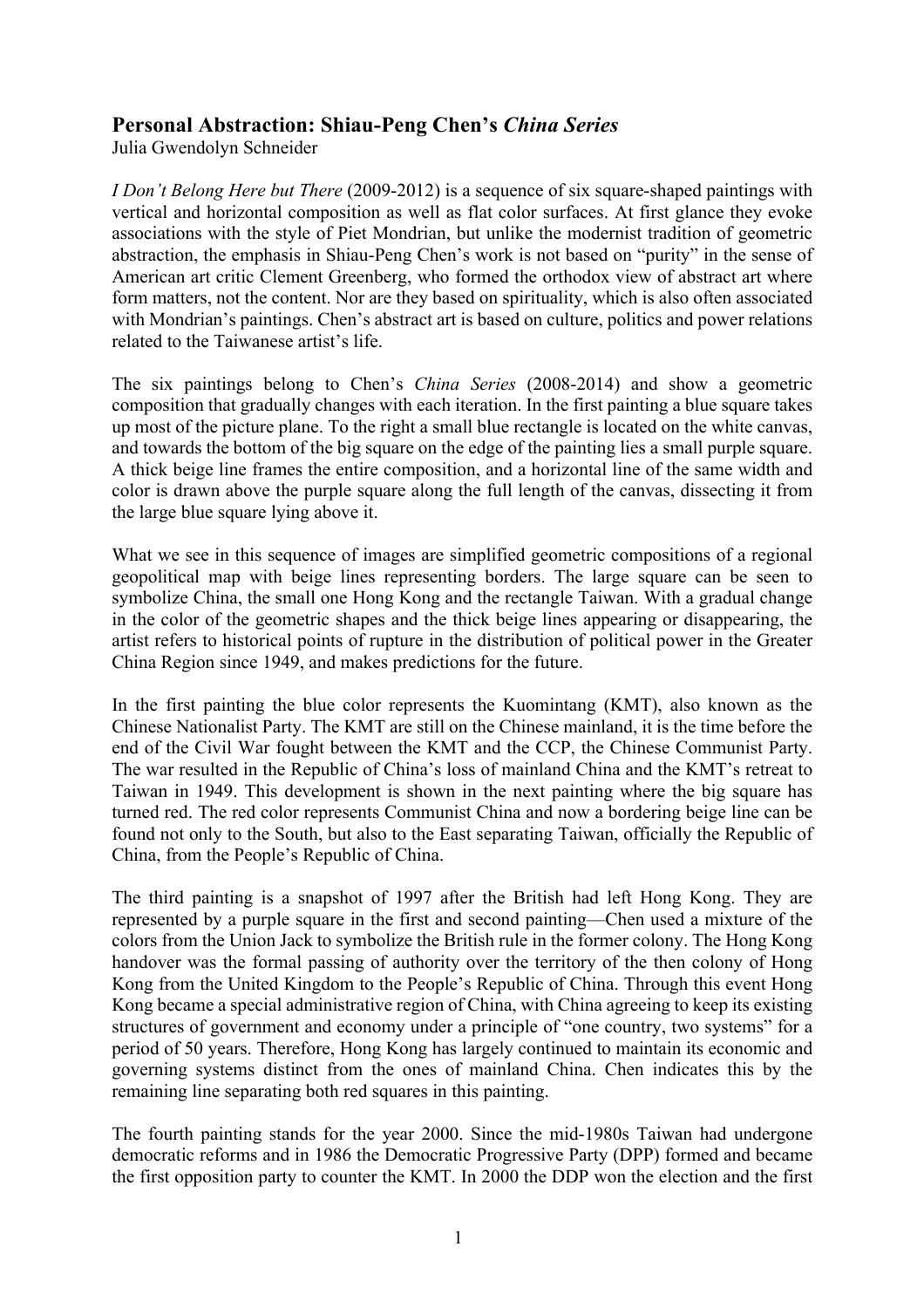non-Kuomintang president came into power. This is shown by the transformation of the blue rectangle into a green one. The next composition shows the rectangle representing Taiwan in half green and half blue. This two-colored shape indicates the emergence of polarized politics with the formation of the Pan-Blue Coalition, led by the KMT, and the Pan-Green Coalition, led by the DPP.

As is apparent now in 2021 the Chinese Communist Party has been gaining increasing control over Hong Kong. This is something the artist foresaw in 2009 when she made this series of paintings: She starts to leave out the bordering line between China and Hong Kong in the fifth picture of the series. And in her final image all three geometric shapes have turned red while the grid that previously separated them from each other have disappeared. Chen's last picture appears to be a comment on the Chinese government's threat to Taiwanese democracy and independence. As Chen elaborates, her painting is a satirical nod to the concept of "one China," the aspiration being there, but maybe never to be fulfilled. [1]

China's imperial ambitions can be traced through the evolution of the paintings' visual language, and Chen hints at the ambivalences in the debate over Taiwan's future, specifically the question of reunification or independence. The artist has developed an abstract system as a method for reflection, while positioning herself within the scenario she outlines: Through the *China Series* the artist is searching for her own position, articulating herself through her art, as the title *I Don't Belong Here but There* indicates. It summarizes the underlying confusion about where Chen—as a Chinese Taiwanese—belongs, a confusion she thinks holds true for many Taiwanese people. She explains that even if Taiwanese speak Chinese, and have Chinese culture, many do not think they belong to China. "Many of us are confused about where 'there' is, or what 'there' is and how to make a definition about 'there.'" I think everybody has their own imagination about 'there.'" [2]

In a more direct way *The Color of Monochrome—What Color am I?* (2009) is related to the question of where to position oneself in regards to China from a Taiwanese perspective. The series consists of five portrait-sized paintings in red, green, blue, and white—the last painting in the row showing the blurred portrait of a person. Each color stands for one political party's viewpoint, and one can chose to stand in front of any of the monochromes mirroring one's political conviction, or chose the white image, which Chen provides for those who do not want to take a stance, or don't have an opinion. [3] Here a passage in Kuan-Hsing Chen's book *Asia as Method: Toward Deimperialization* comes to mind*,* where the author states: "Since the late 1980s, a group of us in Taiwan had taken what we called a "popular democratic" stand in an attempt to move beyond the rigid binary structure that demanded a choice between unification with mainland China, and independence from it." [4]

Having the freedom of choice is also an aspect of the first work Chen created for the *China Series* titled *My China—To Be or Not to Be* (2008), extending geopolitics to the cultural imaginary. The artwork consists of four wooden boxes, which together comprise 280 rearrangeable wood blocks in four different colors (white, red, brown and yellow). Through a color-coded system Chen uses the small wooden cubes to create her own Chinese characters, which she has constructed according to the principles of a geometric and pixilated system that refers to the traditional Chinese characters used in Taiwan, Hong Kong and Macau.

Chen spells out the words "China" and "Shanghai" with her characters, Shanghai being the first city she visited in China. Both words consist of two characters and the images in the four boxes represent one character each. It is Chen's intention that everyone can use the wood blocks